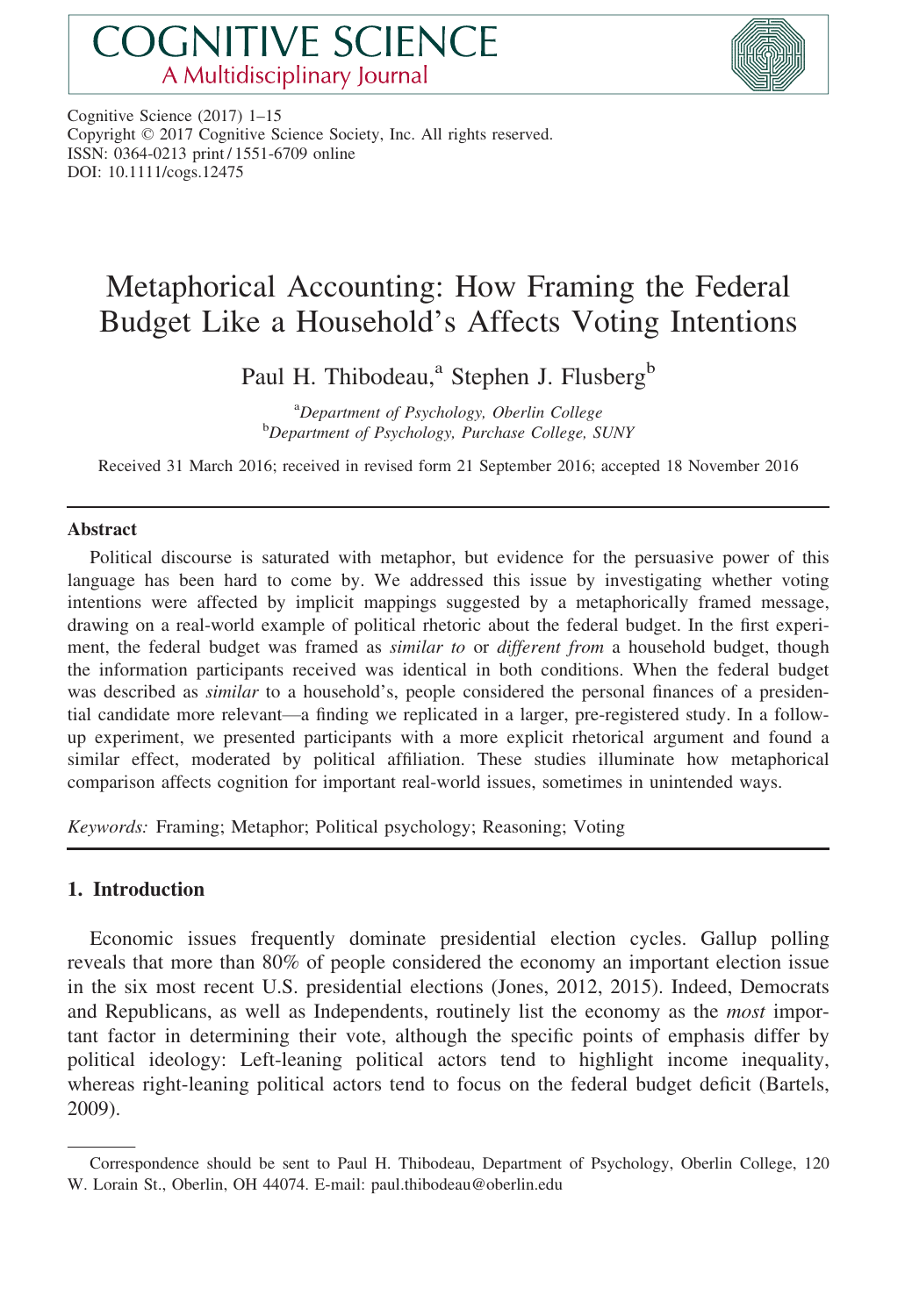As in many areas of political discourse, politicians and pundits have developed specific metaphors in an attempt to influence voter attitudes toward economic issues (Charteris-Black, 2005; Lakoff, 2004, 2008). In recent years, for example, several Republicans have grounded claims about the importance of reducing the budget deficit in a metaphorical comparison to household finances. For instance, in 2012, the Romney campaign repeated a slogan "Your family has to operate on a budget, so why doesn't the federal government have to do the same?" (Team Romney, 2012). The persuasive appeal of this message relies on the inference voters are asked to draw from the metaphorical mapping: namely, that the economic status of the country will decline if the budget deficit is not addressed, much as the economic security of a family in debt is in jeopardy. This captures one of the key conceptual functions of metaphor: By describing something novel, complex, or abstract (e.g., the federal budget) in terms of something more familiar and concrete (e.g., a personal budget), metaphors allow us to use our existing schematic knowledge structures to think more efficiently and productively (Bohan & Keane, 2004; French, 2002; Hanne, 2015; Lakoff, 2004, 2008; Sopory & Dillard, 2002; Thibodeau & Boroditsky, 2011).

Though speakers often choose a metaphor or analogy deliberately in order to influence listener attitudes in a specific way (Steen, 2011), many comparisons accommodate multiple structural mappings between source and target domains that go beyond the speaker's intentions, which may themselves be candidates for further inferences (Blanchette & Dunbar, 2002; Gentner & Markman, 1997; Lakoff, 2008). In other words, there may be unintended consequences when an issue is framed using certain metaphors. This possibility was recently demonstrated in a study that showed that the Obesity Is a Disease campaign launched by the American Medical Association, which was intended to reduce the stigma associated with the condition, also leads overweight individuals to make unhealthy food choices (i.e., because of the reduction in personal responsibility associated with the disease frame; Hoyt, Burnette, & Auster-Gussman, 2014).

In the present case, equating the federal budget with a household's is intended to suggest that the government must rein in spending, and thus the listener should vote for the candidate whose platform prioritizes deficit reduction. However, this frame also implicitly situates the President as the head of the national family, in charge of financial decision-making. If people are sensitive to this implied mapping, we hypothesized that comparing the federal budget to a household's would cause the personal financial history of a presidential candidate (e.g., whether they have financial troubles or have accumulated personal wealth) to feature more heavily into evaluations of the candidate.

In three experiments, we tested the effects of this metaphorical comparison, focusing on the inferences that it is not necessarily intended to promote (i.e., that a candidate who has grown his or her wealth would make a better president). In our third experiment, we exposed participants to more realistic rhetorical arguments, by making an explicit comparison between the head of a household and the President, to test whether a more deliberate use of the comparison has a bigger influence on participants' voting intentions (Steen, 2011).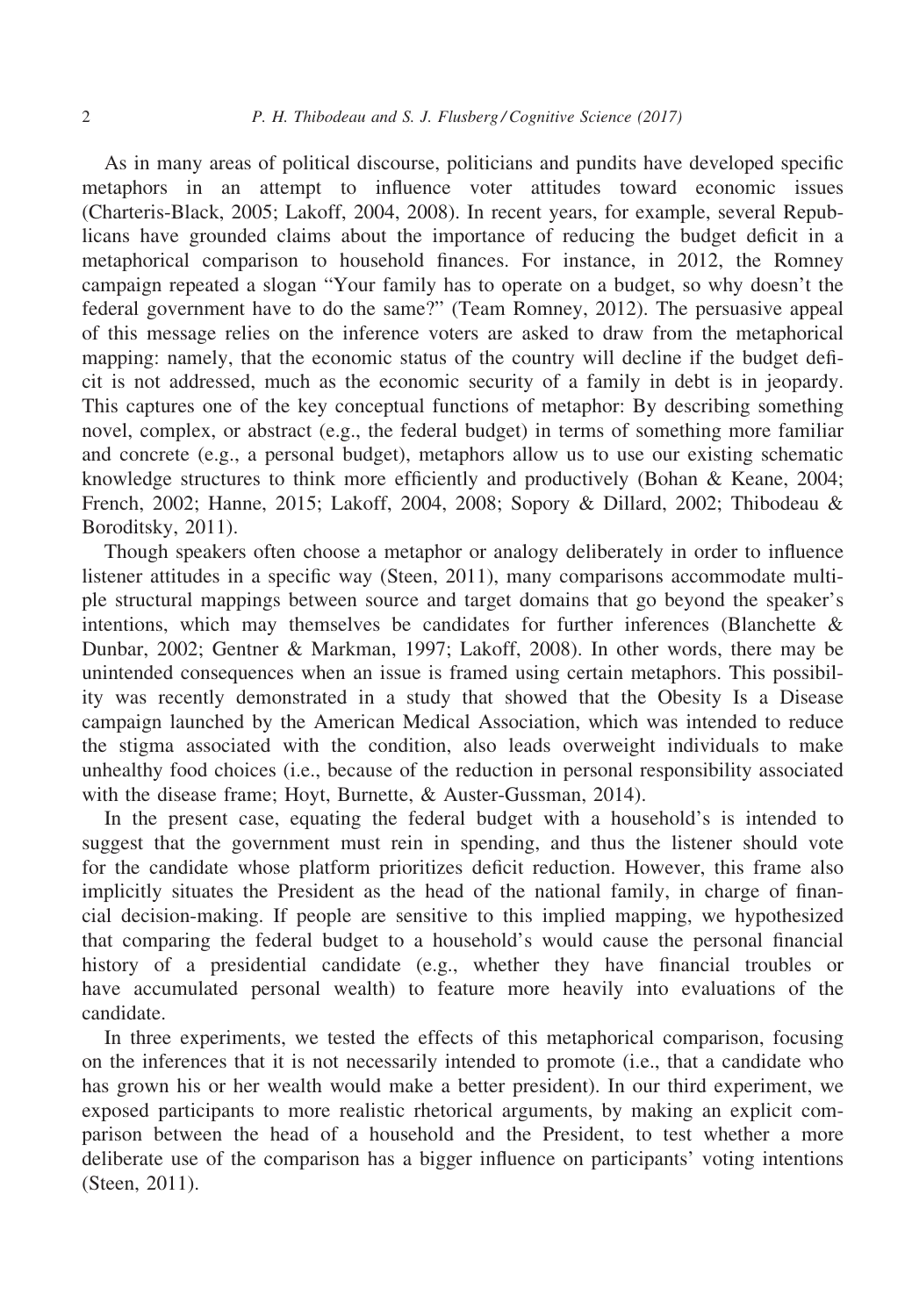We predicted that participants who read a report that framed the federal budget as similar to a household's would draw the inference that individuals who excel at managing their own household budget would also be better at managing the federal budget (though this is not actually an accurate account of the President's job; Graham, 2015). This would provide reliable evidence that metaphorical framing can in fact influence political decision-making through a process of "structure mapping" knowledge across domains (Gentner, 1983; Gentner & Markman, 1997; Medin, Goldstone, & Gentner, 1993; Tversky, 1977) and go beyond existing work on the role of metaphor in political rhetoric, which has focused largely on questions like: Do political metaphors influence peoples' memory for the messages they frame and perceptions of politicians who used them (Read, Cesa, Jones, & Collins, 1990; see also Bosman, 1987; Mio, 1997; Ottati & Renstrom, 2010)?

We also predicted that the political ideology of participants might moderate the effects of the metaphorical frame. Past research suggests that subtle framing manipulations are most likely to affect those whose ideology predisposes them to be favorable toward a particular message or value, and least likely to affect those who already have a strong ideological commitment in the domain in question (e.g., Landau, Keefer, & Rothschild, 2014; Thibodeau & Boroditsky, 2011, 2013). For instance, in one study, Republicans and Independents were more willing to allocate funding for products and services that were framed as being related to a carbon "offset" program compared to the same products and services that were framed as being related to a carbon "tax"; Democrats indicated that they would purchase the product no matter how it was framed (Hardisty, Johnson, & Weber, 2010). Because deficit reduction is a more important issue for right-leaning voters, we hypothesized that Republicans would be more susceptible to the framing manipulation.

## 2. Experiment 1

## 2.1. Methods

### 2.1.1. Participants

Participants  $(N = 400)$  were recruited and paid from Amazon's Mechanical Turk. Recent work has shown that the political ideology of this population closely mirrors that of the general public (Clifford, Jewell, & Waggoner, 2015). Participants were required to live in the United States and have a good performance rating. The sample size was set to be fairly large in order to ensure a sufficient number of participants who identified as politically Republican—who tend to be under-represented in this population relative to Democrats and Independents—were included. Data were not analyzed from participants who submitted an incorrect completion code or who spent <8 s or more than 120 s reading the initial stimulus (median  $= 20$  s). Applying these exclusion criteria left data from 336 participants for analysis (51% male; 46% Democrats, 32% Independents, 22% Republicans).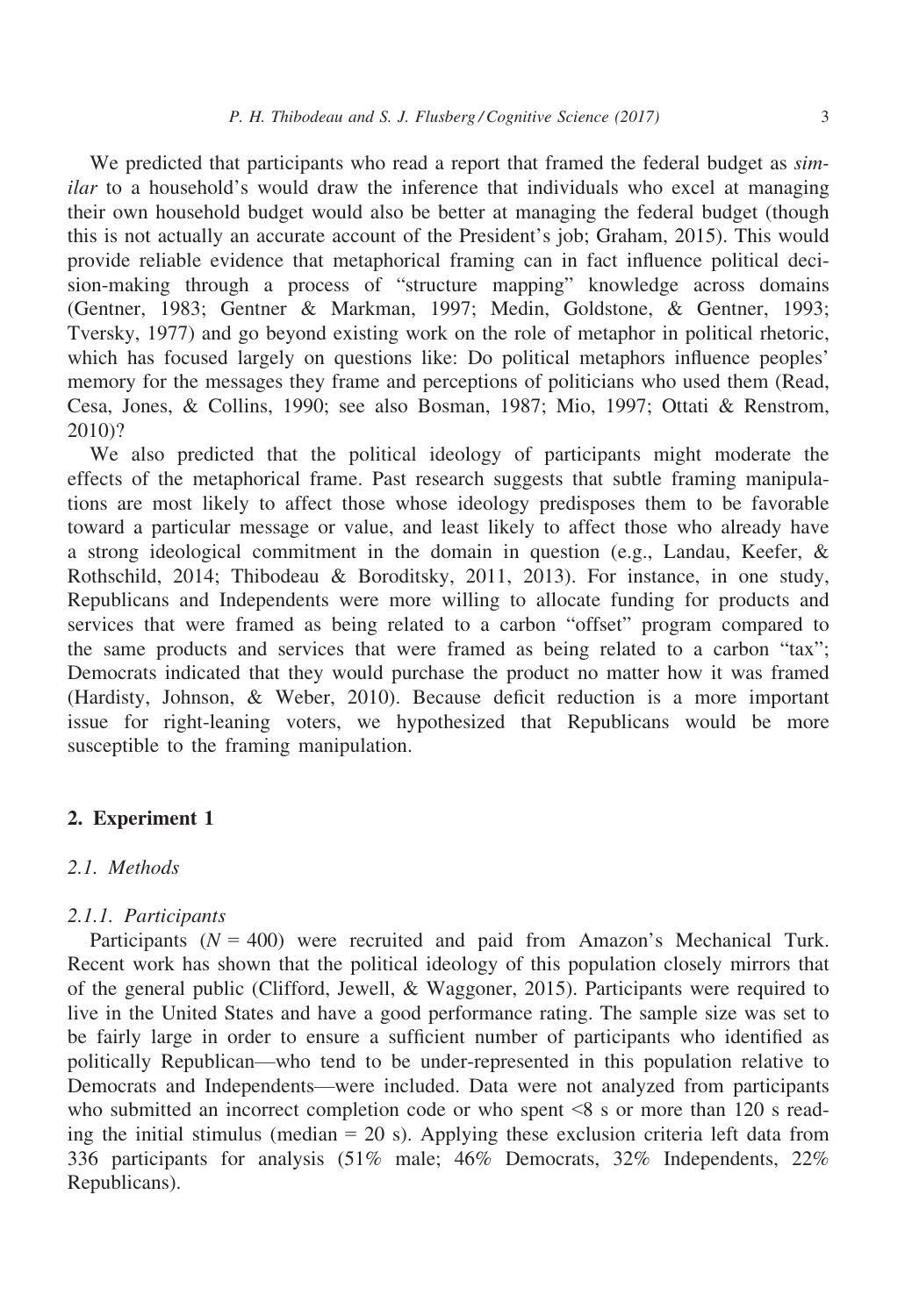## 2.1.2. Materials and design

Participants read one of two descriptions of the federal budget. The two descriptions contained identical information but one emphasized similarities between the federal budget and a household budget:

There are several important ways in which the federal budget is similar to a household's. Although only governments can produce money, both have the potential to accumulate debt. Of course, governments have much more control over their revenue: in addition to being able to create money, they have control over tax rates, interest rates, and trade policies. But just like a household, if a government fails to pay their debt, their credit rating declines and they may have a harder time securing a loan in the future.

#### The other emphasized *differences*:

There are several important ways in which the federal budget is different from a household's. Although both have the potential to accumulate debt, only governments can produce money. Of course, if a household or a government fails to pay their debt, their credit rating will decline and they may have a harder time securing a loan in the future. But unlike households, governments have much more control over their revenue: in addition to being able to create money, they have control over tax rates, interest rates, and trade policies.

Because the goal of the current study was to test whether emphasizing or negating a metaphorical mapping would affect reasoning, we did not include a third "baseline control" condition that omitted the metaphorical frame (see Thibodeau & Boroditsky, 2015, for a detailed discussion of the design and use of control conditions in studies of linguistic framing).

After reading the passage, participants were asked the extent to which they agreed with the following statements on a 5-point scale that ranged from *strongly disagree* to *strongly* agree: "I would vote for a presidential candidate who had problems managing his or her personal assets, as long as I support their broader economic values." And "I would be more likely to vote for a presidential candidate who had grown his or her wealth."

Then participants were asked how important economic issues were for them in making political decisions (5-point scale) and to rate the similarity between the federal budget and a household budget (5-point scale). Participants were also asked demographic questions, including their age, gender, political affiliation (Democrat, Independent, Republican), and political ideology (0 [very liberal], to 100 [very conservative]).

## 2.2. Results

Participants who read that the federal budget was *similar* to a household's rated the budgets as more similar to each other  $(M_{\text{similar}} = 3.36, 95\% \text{ CI} [3.17, 3.55]$  compared to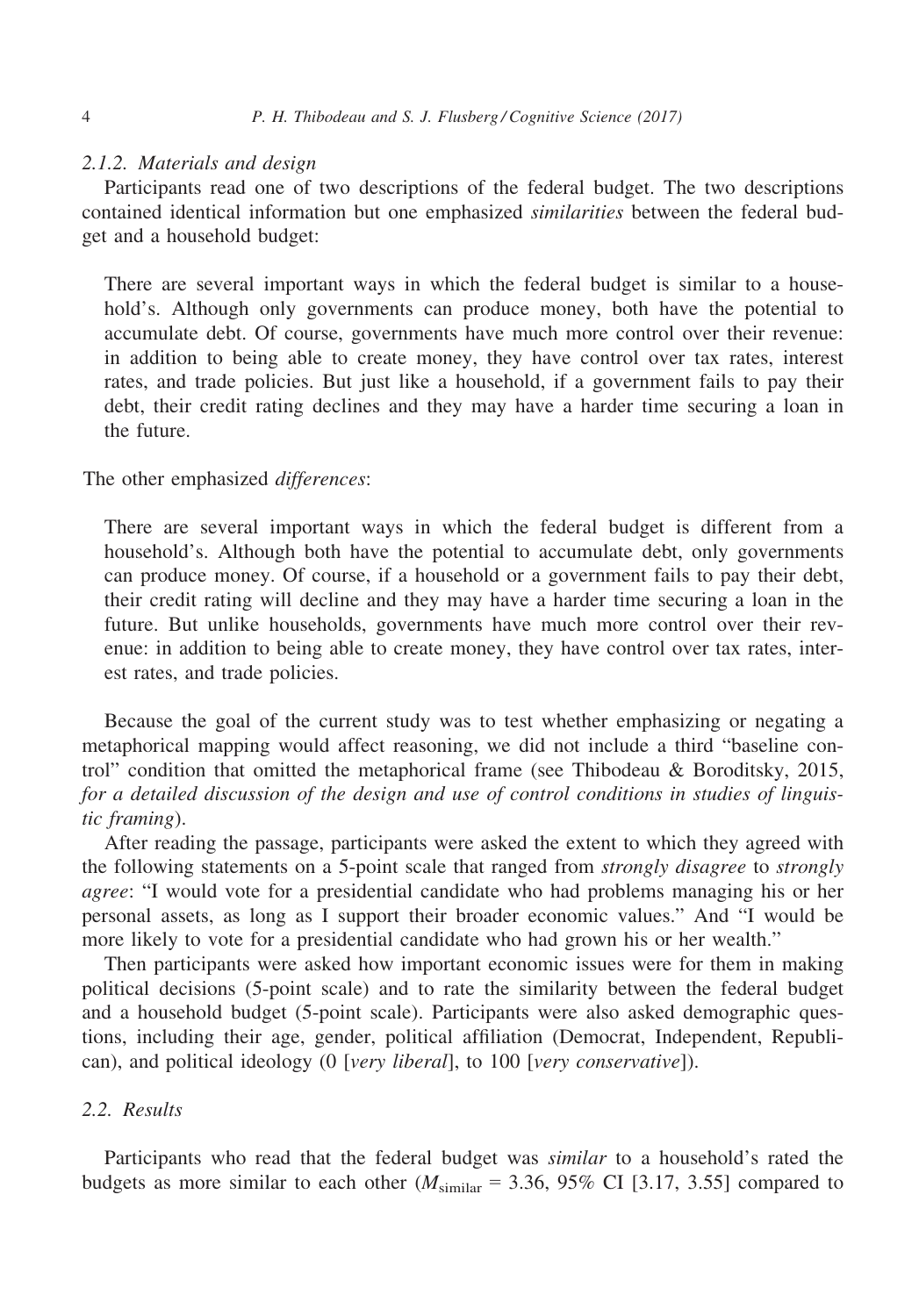$M_{\text{different}}$  = 2.87, 95% CI [2.69, 3.05]), indicating that the manipulation had the intended effect,  $t[334] = 3.67$ ,  $p < .001$ ,  $d = .405$ . There was no difference between groups in the rated importance of economic issues,  $t[334] = 0.92$ ,  $p = .360$ .

The two questions about voting intentions were somewhat correlated with each other,  $r[796] = -.355$ ,  $p < .001$ . People who reported that they would vote for a candidate who had problems managing their personal assets tended to think it was less important for that candidate to have grown their personal wealth.

In a first analysis, the ratings for the two target questions were averaged (reverse-scoring the first). An independent samples t-test revealed that participants who had read that the federal budget was *similar* to a household's  $(M = 3.78, 95\% \text{ CI} [3.65, 3.91])$  thought the personal financial status of presidential candidates was more important than participants who had read that the federal budget was *different* from a household's ( $M = 3.56$ , 95% CI [3.43, 3.69]),  $t[334] = 2.35$ ,  $p = .019$ ,  $d = .260$ .

In a second analysis, we treated responses to the questions separately using a repeatedmeasures ANOVA and confirmed the influence of the framing manipulation. The model revealed a significant interaction between framing condition and question,  $F[1, 335] = 5.50, p = .020, \eta^2 = .010$ . As shown in Fig. 1, participants who read that the federal budget was similar to a household's were less likely to say they would vote for a presidential candidate who had personal financial problems  $(M_{\text{diff}} = -0.24, 95\% \text{ CI})$ 



Fig. 1. Mean ratings for two questions about the relevance of a presidential candidate's personal financial situation by framing condition for Experiments 1–3. The first question asked whether participants would vote for a candidate who had personal financial troubles; the second question asked whether participants would be more likely to vote for a candidate who had grown his or her wealth. Error bars denote 95% CIs for the means.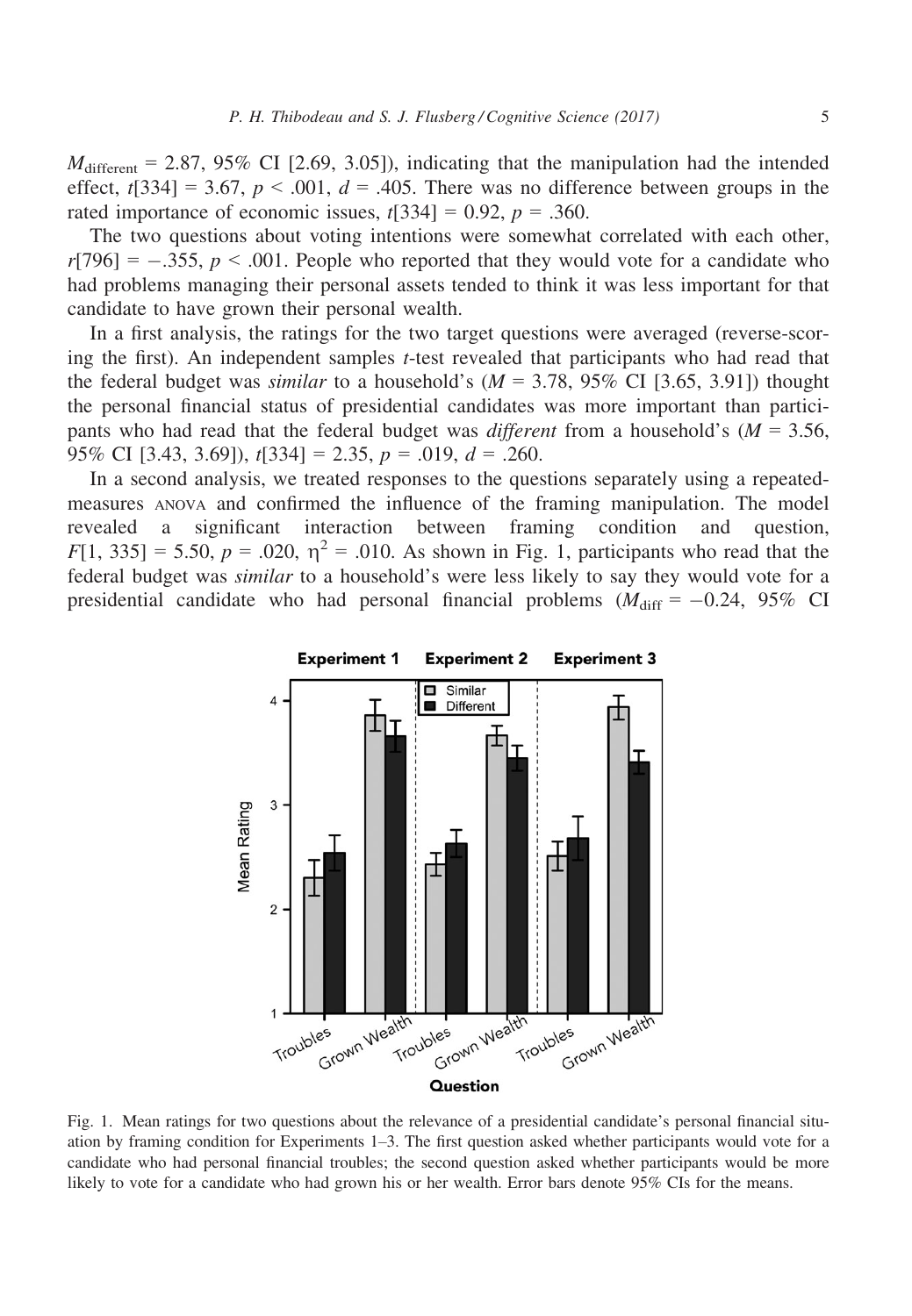$[-0.476, -0.004]$ ,  $t[334] = 1.98$ ,  $p = .048$ ,  $d = .218$ , and marginally more likely to say that they would vote for a candidate who had grown their wealth ( $M_{\text{diff}} = 0.20$ , 95% CI  $[-0.002, 0.416]$ ,  $t[334] = 1.88$ ,  $p = .062$ ,  $d = .200$ .

Including political affiliation (Democrat, Independent, Republican) in the repeatedmeasures ANOVA to predict responses to the two target questions revealed a significant interaction between political affiliation and question,  $F[2, 331] = 14.59$ ,  $p < .001$ ,  $\eta^2$  = .050, but not between political affiliation and frame, F[2, 329] = 0.12, p = .889, or between political affiliation, question, and frame,  $F[2, 331] = 1.932$ ,  $p = .146$ .

Democrats ( $M = 2.56$ , 95% CI [2.38, 2.73]) and Independents ( $M = 2.50$ , 95% CI [2.28, 2.72]) said they would be more likely to vote for a candidate who had personal financial troubles than Republicans ( $M = 2.03$ , 95% CI [1.80, 2.26]),  $F[2, 333] = 6.45$ ,  $p = .002$ ,  $\eta^2 = .037$ . Democrats ( $M = 3.49$ , 95% CI [3.33, 3.65]) and Independents  $(M = 3.79, 95\% \text{ CI } [3.61, 3.97])$  were less likely to report that they would be influenced by how much a candidate had grown his or her personal wealth compared to Republicans  $(M = 4.25, 95\% \text{ CI} [4.02, 4.48]), F[2, 333] = 15.79, p < .001, \eta^2 = .087.$  These results suggest that Republicans may be especially influenced by the personal wealth of a candidate, since the measure of political affiliation more strongly affected responses to the latter question (i.e., Republicans were much more likely to say they would vote for a candidate who had grown their wealth compared to Democrats and Independents,  $\eta^2$  = .087, and only somewhat less likely to say they would vote for a candidate who had a history of personal financial troubles,  $\eta^2 = .037$ ). Consistent with this finding, recent polling has found that registered Republicans are more inclined to support candidates who finance their own campaigns compared to registered Democrats (CBS News, 2015).

#### 3. Experiment 2: Replication

To confirm the findings of Experiment 1, we sought to replicate the key results using a pre-registered study design: Open Science Framework [\(osf.io/zcw6y](http://www.osf.io/zcw6y)).

#### 3.1. Methods

The materials and design of the confirmatory experiment were identical to those of Experiment 1.

#### 3.1.1. Participants

We used G\*Power (Faul, Erdfelder, Lang, & Buchner, 2007) to compute the sample size needed to detect a difference between two means collected from independent samples. Using an effect size of  $d = .2$ , and setting  $\alpha$  to .05 and  $\beta$  to .8, the analysis suggested that about 800 people should be sampled. We then registered the trial on the Open Science Framework, following the analysis of Experiment 1 to indicate exactly how we planned to analyze the data from the confirmatory experiment [\(osf.io/zcw6y\)](http://www.osf.io/zcw6y). Data from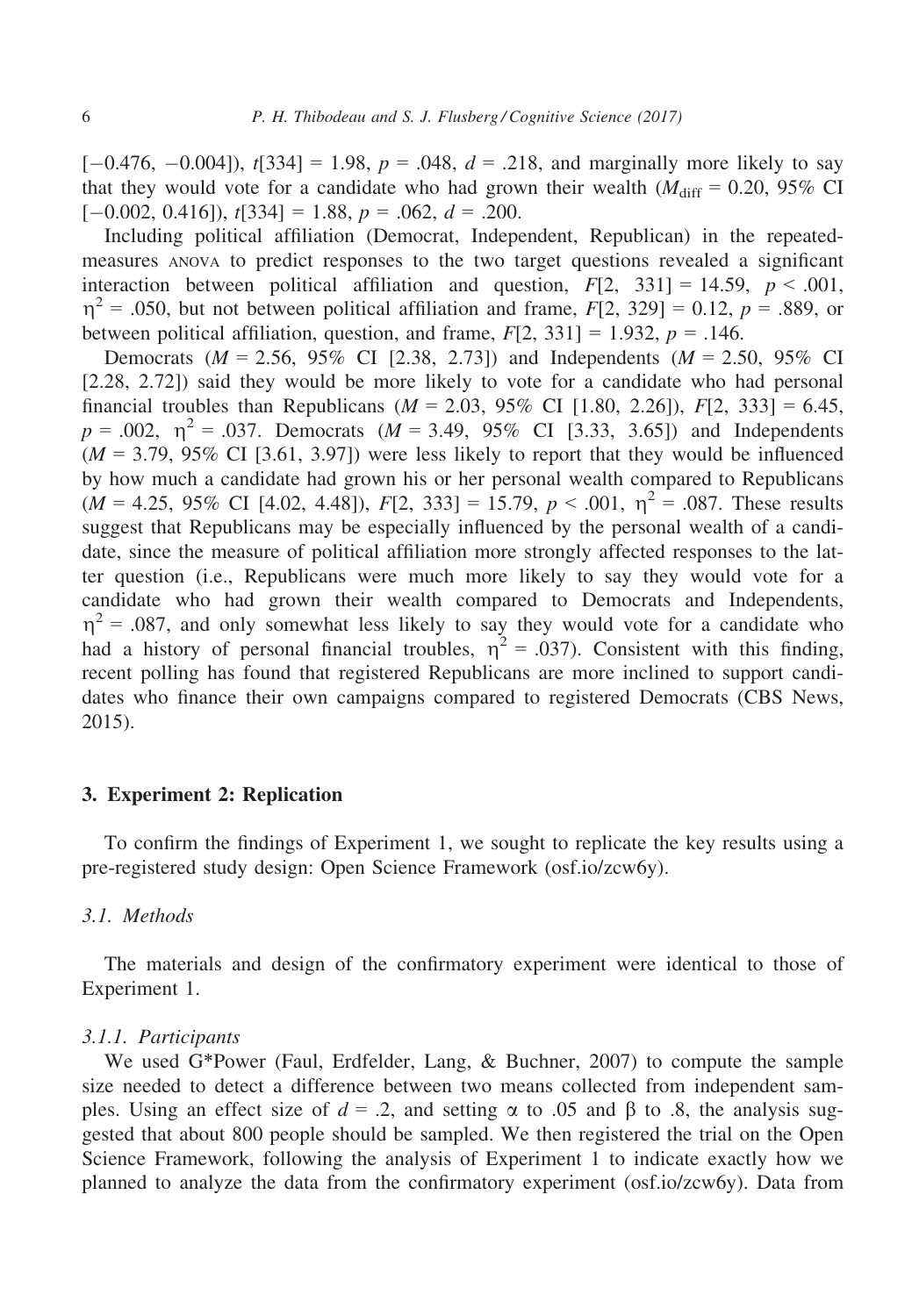1,000 people were collected from Turk, using the same inclusion criteria as Experiment 1. We excluded data from participants who submitted an incorrect completion code, had participated in the first experiment, or spent less than 8 or more than 120 s reading the passage. This left data from 798 participants for analysis (50% male; 43% Democrats, 35% Independents, 22% Republicans).

#### 3.2. Results

As we found in Experiment 1, participants who read that the federal budget was similar to a household's rated the two budgets as more similar to each other  $(M_{\text{similar}} = 3.18,$ 95% CI [3.06, 3.30] compared to  $M_{\text{different}} = 2.61, 95\%$  CI [2.49, 2.73]), confirming the effect of the manipulation,  $t[796] = 6.63$ ,  $p < .001$ ,  $d = .467$ . There was no difference between groups in the rated importance of economic issues,  $t[796] = 0.60$ ,  $p = .552$ .

Ratings for the two questions about voting intentions were negatively correlated with each other,  $r[796] = -.356$ ,  $p < .001$ . Reverse-scoring the first question and averaging it with the second revealed that people who read that the federal budget was *similar* to a household's ( $M = 3.62, 95\%$  CI [3.54, 3.70]) considered the personal finances of presidential candidates more relevant than people who had read that the budgets were different  $(M = 3.41, 95\% \text{ CI} [3.31, 3.51]),$   $t[796] = 3.22, p = .001, d = .225$ , consistent with the results of Experiment 1.

A repeated-measures ANOVA revealed a significant interaction between framing condition and question,  $F[1, 796] = 10.34$ ,  $p = .001$ ,  $\eta^2 = .010$ . When the federal budget was described as similar to a household's, people were less likely to say they would vote for a presidential candidate who had personal financial problems  $(M_{\text{diff}} = -0.21, 95\% \text{ CI}$  $[-0.377, -0.043]$ ,  $t[796] = 2.42$ ,  $p = .020$ ,  $d = .175$ , and more likely to say that they would vote for a candidate who had grown his or her wealth  $(M_{\text{diff}} = 0.23, 95\% \text{ CI})$ [0.080, 0.380]),  $t[796] = 2.89$ ,  $p = .004$ ,  $d = .213$  (see Fig. 1). Responses to the two questions also differed by political affiliation,  $F[2, 792] = 8.18$ ,  $p < .001$ ,  $\eta^2 = .015$ : participants' political affiliation more strongly influenced their likelihood of voting for a candidate who had grown his or her wealth,  $F[2, 792] = 21.56$ ,  $p < .001$ ,  $\eta^2 = .051$ , than their likelihood of voting for a candidate who had a history of financial problems,  $F[2, 1]$  $792$ ] = 0.21,  $p = .814$ . As with Experiment 1, Republicans were most likely to report that they would vote for someone who had grown his or her wealth ( $M_{\text{Rep}} = 3.98$ , 95% CI [3.83, 4.14];  $M_{\text{Ind}} = 3.55$ , 95% CI [3.42, 3.68];  $M_{\text{Dem}} = 3.37$ , 95% CI [3.26, 3.48]). There was no interaction between political affiliation and framing condition (or three-way interaction), mirroring the findings of the initial experiment.

## 3.3. Discussion

In Experiments 1 and 2, we found a reliable, though moderate influence of the framing manipulation: Participants who read that the federal budget was similar to a household's tended to consider the personal finances of a political candidate more relevant to their voting intentions. The results suggest that people used their understanding of household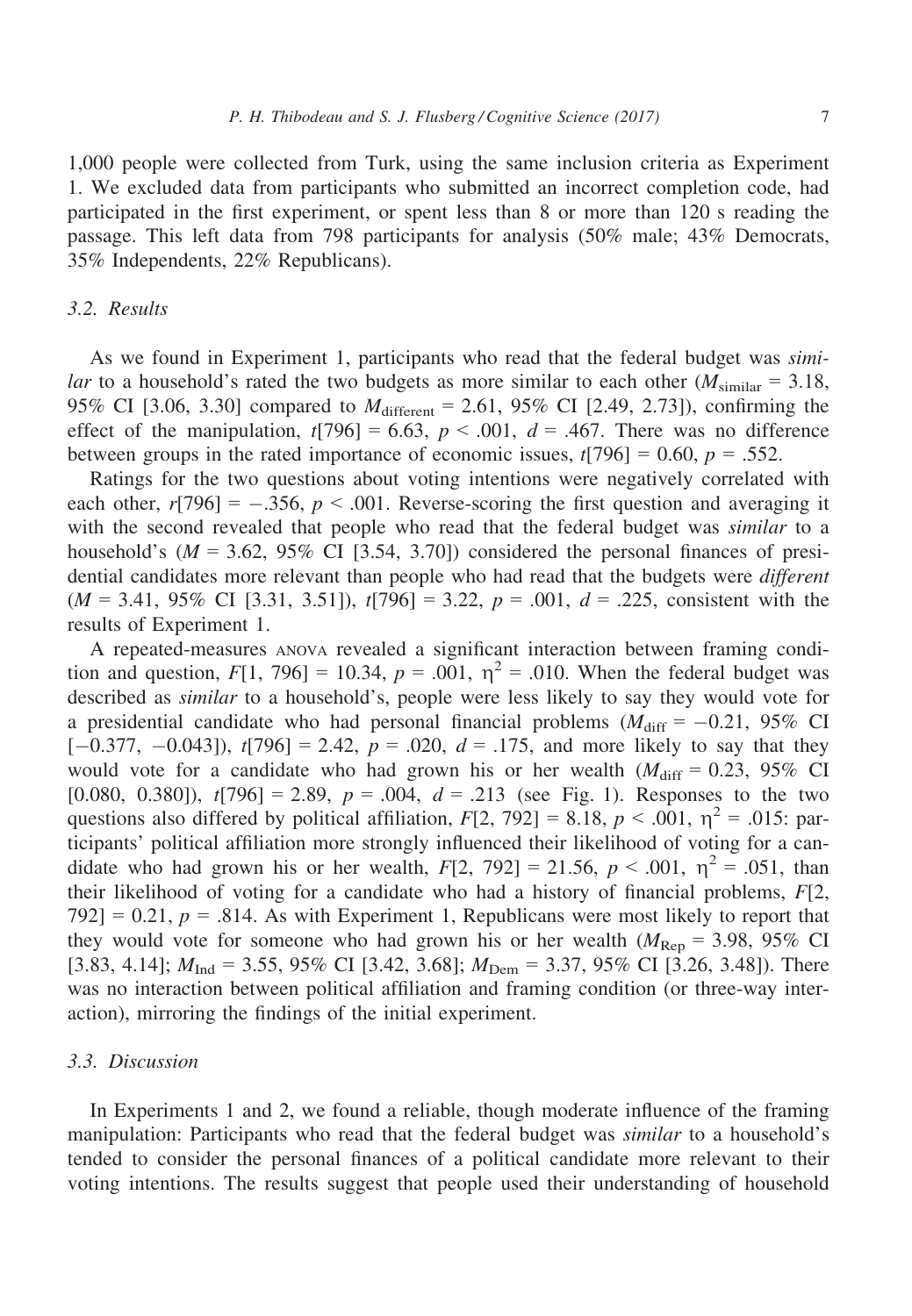budgeting to structure their reasoning about the hypothetical presidential candidate (who, on this metaphor, would be the head of the national household), which provides compelling evidence that metaphorical messaging campaigns can be effective persuasive tools but may also have unintended consequences.

Contrary to our initial hypothesis, however, we did not find that political ideology moderated the effects of the message frame: Though Republicans (and to some degree, Independents) were more likely to consider the financial background of a candidate relevant compared to Democrats, political affiliation did not interact with the framing manipulation to affect these judgments.

One possibility is that this pattern of results can be explained by the subtle nature of our experimental stimuli. The materials used in Experiments 1 and 2 were carefully designed to present participants with identical information in order to determine the isolated influence of the framing manipulation per se. Furthermore, the critical mapping between heads of households and heads of state was not explicitly stated, allowing us to test whether people automatically drew inferences about the relevance of the personal financial background of a candidate based on the shared relational structure between the two budgetary domains. This manipulation may have been so subtle that it did not trigger a response one way or another based on the prior ideological commitments of our participants.

In the real world, politicians do not speak so carefully; they often push only one side of the debate and make the desired comparisons explicit in their messaging campaigns. It has been suggested that this deliberate dimension of metaphorical discourse may be important for how people respond to a particular message, resulting in greater influence and persuasion (e.g., Steen, 2011; but see Gibbs, 2015). Therefore, it is possible that a more ecologically valid statement that explicitly compares the President to the manager of a household budget and highlights the importance of this mapping would result in a stronger effect of the message frame, especially for those who are predisposed to resonate with or value this metaphorical comparison (i.e., right-leaning voters). To examine this possibility, in Experiment 3 we made several changes to the report in order to make it more consistent with real-world political rhetoric.<sup>1</sup>

#### 4. Experiment 3

As with Experiment 2, Experiment 3 was pre-registered on the Open Science Framework [\(osf.io/zcw6y\)](http://www.osf.io/zcw6y).

## 4.1. Methods

#### 4.1.1. Participants

We collected data from 1,000 participants from Turk in Experiment 3, consistent with the sample size of Experiment 2, using the same inclusion criteria as previous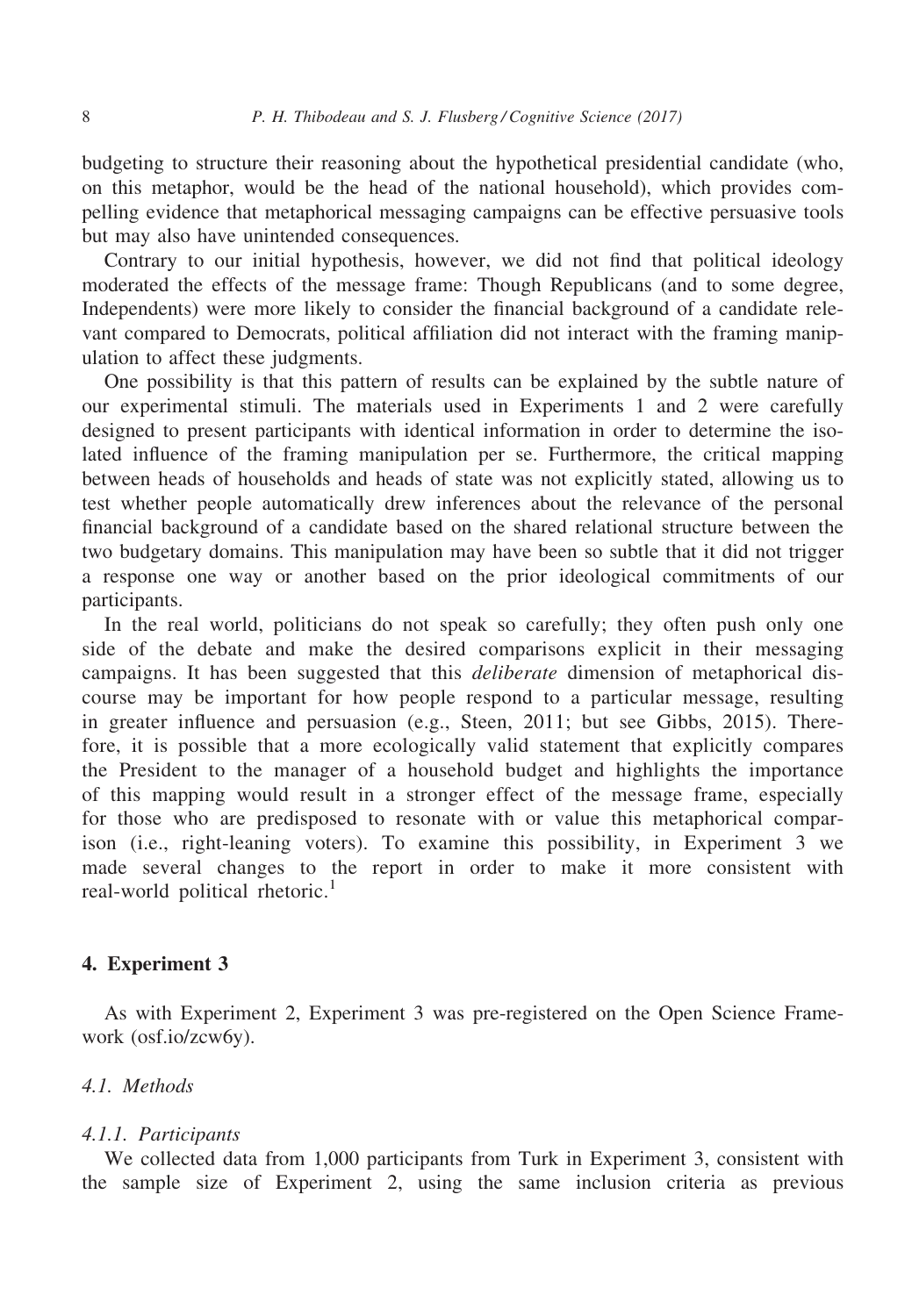experiments. This left data from 554 participants<sup>2</sup> for analysis (43% male; 42% Democrats, 34% Independents, 24% Republicans).

#### 4.1.2. Materials and design

One framing condition emphasized similarities between federal and household budgets in a way that was more consistent with the explicit rhetoric of politicians:

There are several important ways in which the federal budget is similar to a household's. Although only governments can produce money, both have the potential to accumulate debt. Recently, the Congressional Budget Office released a report stating that the U.S. budget deficit for 2016 will increase after 6 years of decline to \$544 billion, which is \$105 billion more than in 2015. Just like a household, if a government fails to pay their debt, their credit rating declines and they may have a harder time securing a loan in the future. The next President of the United States will be charged with managing this budget and one indication of their ability to do so effectively may be seen in their personal financial behavior. For instance, have they been able to manage their own household budget effectively and grown their own wealth?

The other framing condition emphasized *differences* between the budgets in a way that was more consistent with the arguments of economists who disagree with this comparison (e.g., Krugman, 2012; Wray, 2010):

Despite the claims of some politicians, there are several important ways in which the federal budget is different from a household's. Although both have the potential to accumulate debt, governments have much more control over their revenue; only governments can create money, set tax rates, interest rates, and trade policies. For these reasons, economists argue that comparing the federal budget to a household's is misleading. The U.S. government has maintained some level of debt nearly every year since 1776, which has allowed us to make important investments in infrastructure, foreign affairs, and important domestic programs. As a result, knowing the personal financial history of a candidate may not tell us very much about how effectively they will be able to manage the national economy, especially since institutions like the Treasury and Federal Reserve, which work independently from the President, have a much more direct influence on economic growth.

After reading the report, participants answered the same follow-up questions as in the previous experiments.

Note that there are several differences between the reports used for Experiment 3. For instance, the condition that highlights similarities between federal and household budgets explicitly mentions the dollar amount of the federal deficit; the condition that highlights differences instead seeks to put the general idea of maintaining a deficit in historical context. The two conditions also reference different federal institutions: the Congressional Budget Office is mentioned in the report that describes similarities, while the Treasury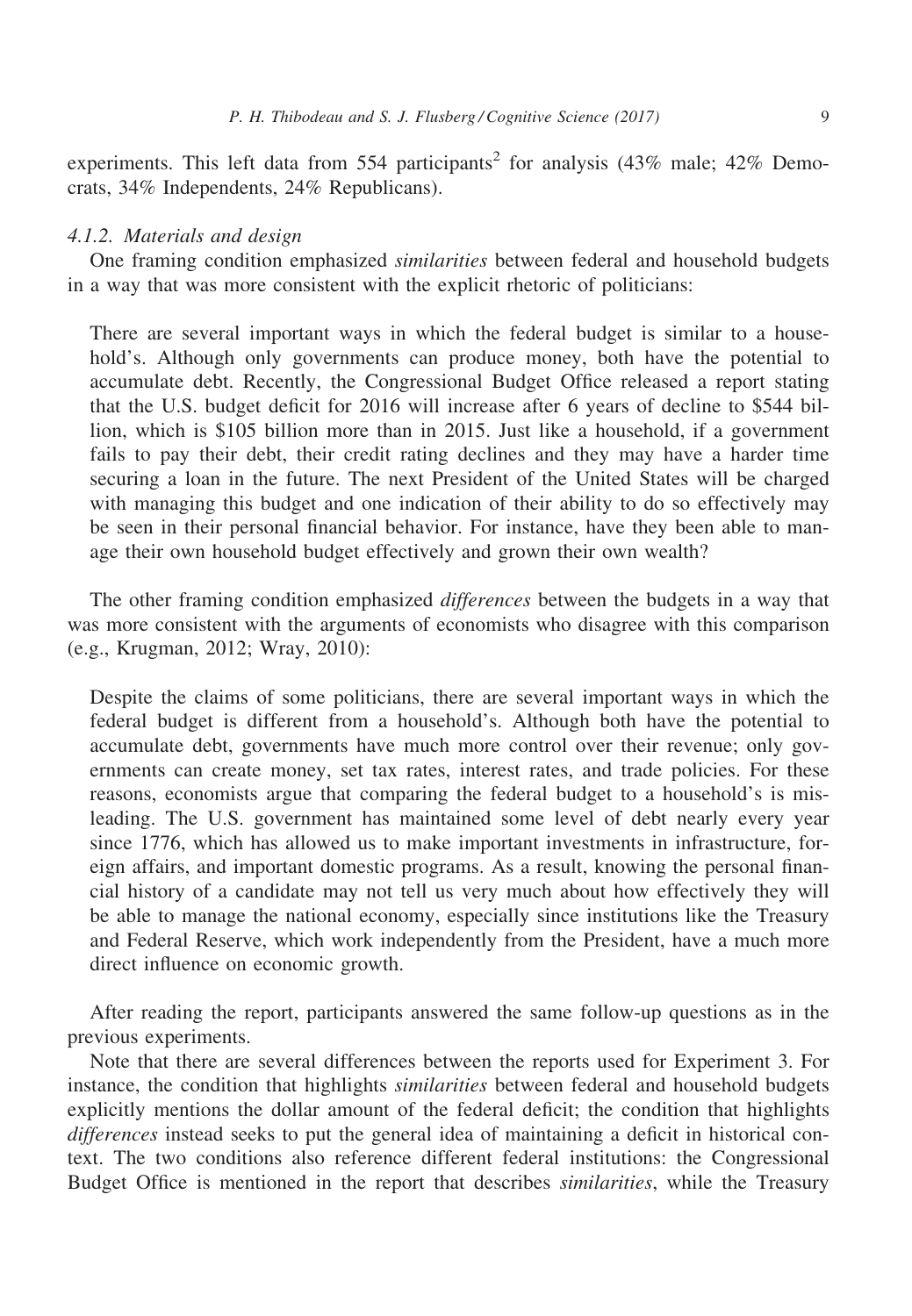and Federal Reserve are mentioned in the report that describes *differences*. The information included in each report was taken from real-world arguments about the relationship between a household budget and the federal budget (e.g., Krugman, 2012; Team Romney, 2012; Wray, 2010). As a result, there are a number of possible reasons why attitudes toward presidential candidates may be affected by the manipulation over and above the metaphorical comparison itself (e.g., the valence of the reports, the particular associations that people have with the institutions listed). Our goal in Experiment 3 was not to isolate a single source of a hypothesized effect (as in Experiments 1 and 2); instead, it was to test whether a message that includes the metaphorical mapping—emphasized or negated, and embellished in a realistic way—has an especially pronounced effect on people who are exposed to such an argument. That is, Experiments 1 and 2 present the results of carefully controlled stimuli, designed to inform theoretical questions about the effect of rhetorical metaphors. Experiment 3 is designed to extend these findings and put them in a more ecologically valid and realistic context.

## 4.2. Results

Participants who read that the federal budget was similar to a household's rated the budgets as more similar to each other  $(M_{\text{similar}} = 3.50, 95\% \text{ CI} [3.37, 3.63]$  compared to  $M_{\text{different}} = 2.49, 95\% \text{ CI}$  [2.35, 2.63]), confirming manipulation, t[552] = 9.88,  $p < .001$ ,  $d = 0.838$ . There was no difference between groups in the rated importance of economic issues,  $t[552] = 1.701$ ,  $p = .089$ , although participants who had read that the budgets were *similar* reported that the economy was marginally more important  $(M<sub>diff</sub> = 0.13)$ ,  $95\%$  CI [ $-0.023$ , 0.283]).

As with previous experiments, the two questions about voting intentions were somewhat correlated with each other,  $r[552] = -.298$ ,  $p < .001$ . Reverse-scoring the first and averaging it with the second revealed that participants who had read that the federal budget was *similar* to a household's  $(M = 3.71, 95\% \text{ CI } [3.60, 3.82])$  thought the personal financial status of presidential candidates was more important than participants who had read that the federal budget was *different* from a household's  $(M = 3.37, 95\% \text{ CI } [3.27,$ 3.82]),  $t[552] = 4.74$ ,  $p < .001$ ,  $d = .294$ .

This influence was confirmed by a repeated-measures ANOVA that analyzed responses to the questions separately,  $F[1, 552] = 22.49$ ,  $p < .001$ ,  $\eta^2 = .028$ . As shown in Fig. 1, participants who read that the federal budget was *similar* to a household's were marginally less likely to say that they would vote for a presidential candidate who had personal financial problems  $(M_{\text{diff}} = -0.17, 95\% \text{ CI} [-0.368, 0.028]), t[552] = 1.67,$  $p = .095, d = .143$ , and more likely to say that they would vote for a candidate who had grown their wealth ( $M_{\text{diff}} = 0.52$ , 95% CI [0.159, 1.199]),  $t[552] = 6.52$ ,  $p < .001$ ,  $d = 0.550$ . That is, changing the report to be more consistent with realistic rhetoric led to a numerically larger influence on the participants' perceptions of the relevance of candidates' personal finances (Cohen's  $d = .26, .23,$  and .29 in Experiments 1, 2, and 3, for the influence of the framing manipulation on the combined ratings of the two target questions). However, there was no interaction between the framing manipulation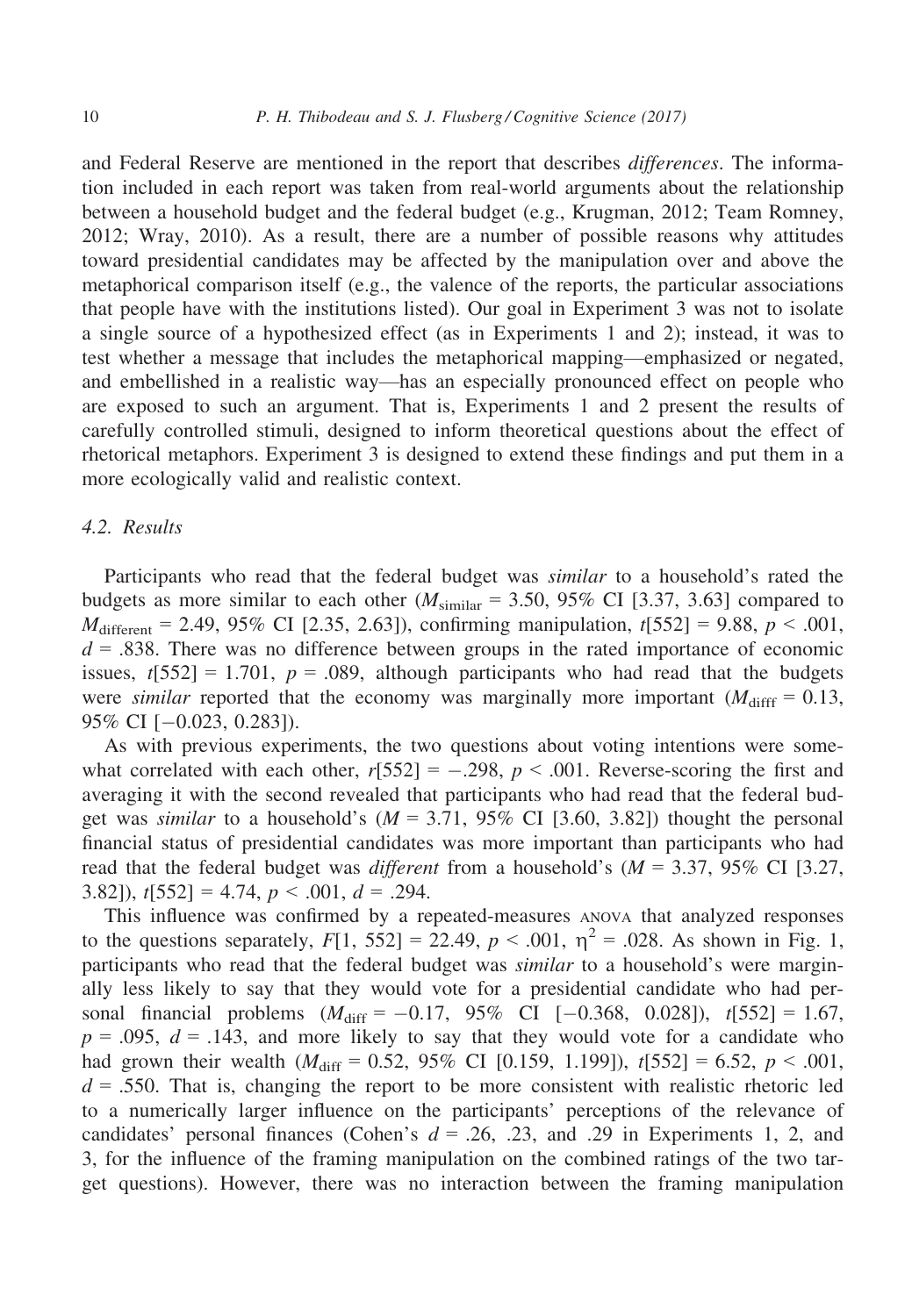(similar or different) and experimental materials (candidate implicitly situated as head of national household vs. candidate explicitly situated as head of national household; i.e., data from Experiments 1 and 2 vs. data from Experiment 3),  $F[1, 1648] = 2.02$ ,  $p = .155$ .

As with Experiments 1 and 2, adding political affiliation to the model revealed a significant interaction between political affiliation and question,  $F[2, 548] = 14.74$ ,  $p < .001$ ,  $\eta^2$  = .035. Unlike previous Experiments, the model also revealed interactions between participants' political affiliation and the framing condition,  $F[2, 548] = 14.73$ ,  $p < .001$ ,  $\eta^2$  = .028, and between political affiliation, question, and framing condition,  $F[2, 548] = 6.44, p = .002, \eta^2 = .015.$ 

Overall, Democrats ( $M = 2.84$ , 95% CI [2.69, 2.99]) and Independents ( $M = 2.44$ , 95% CI [2.28, 2.60]) said they would be more likely to vote for a candidate who had personal financial troubles than Republicans  $(M = 2.39, 95\% \text{ CI} [2.19, 2.59]),$  $F[2, 551] = 8.52, p < .001, \eta^2 = .030$ . Democrats ( $M = 3.46, 95\%$  CI [3.34, 3.58]) and Independents ( $M = 3.76$ , 95% CI [3.61, 3.89]) were less likely to report that they would be influenced by how much a candidate had grown his or her personal wealth compared to Republicans ( $M = 3.91$ , 95% CI [3.74, 4.08]),  $F[2, 333] = 10.22$ ,  $p < .001$ ,  $\eta^2 = .036$ .

The three-way interaction between question, frame, and political ideology is illustrated in Fig. 2. It shows that the framing manipulation—embellishing the metaphorical mapping with the kinds of points that are often made by politicians and pundits—was particularly influential for Independents and Republicans, and not influential for Democrats.



Fig. 2. Mean difference *(similar framing minus dissimilar framing)* in ratings for two questions about the relevance of a presidential candidate's personal financial situation by political affiliation. The first question asked whether participants would vote for a candidate who had personal financial troubles; the second question asked whether participants would be more likely to vote for a candidate who had grown their wealth. Error bars denote 95% CIs for the mean differences.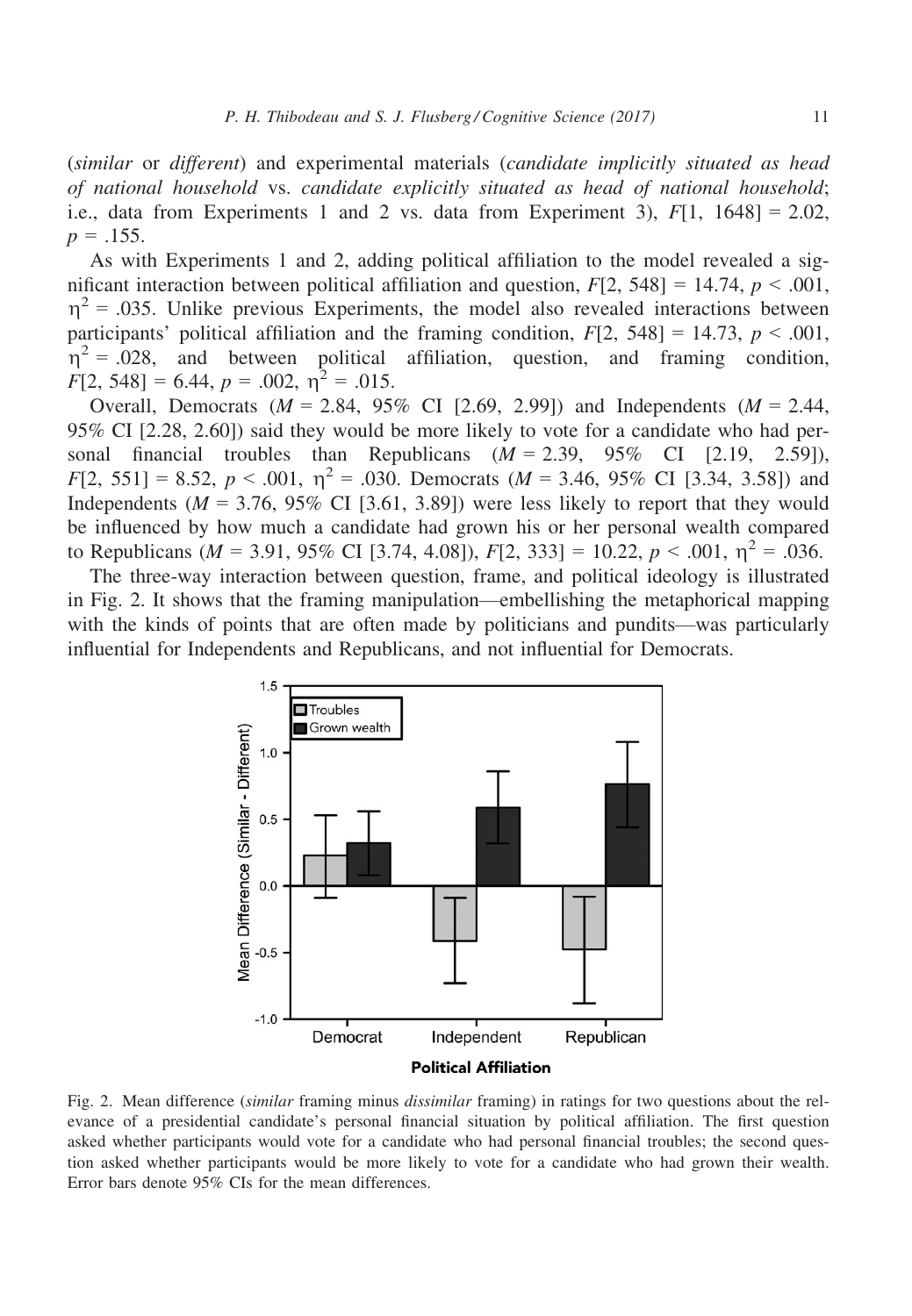## 5. General discussion

In three experiments, we tested how a common rhetorical metaphor influences peoples' voting intentions. In the first two experiments, participants who read that the budgets were *similar* considered the personal financial history of candidates to be more relevant, despite carefully controlling the information content of the message.

In Experiment 3, we modified the reports to make them more consistent with explicit rhetorical arguments presented in the real world (e.g., by referencing specific information about the size of the federal budget deficit in the *similar* condition and by referencing the fact that the U.S. government has been in debt for most of its existence in the *different* condition). The findings mirrored the results of our first two experiments and elicited a similar effect size compared to Experiments 1 and 2 among the full sample of participants.

Unlike earlier experiments, however, in Experiment 3, we found that the framing manipulation affected Independent and Republican participants, but not the Democrats. This is consistent with previous research showing that metaphorical framing does not function in a vacuum, but rather interacts with prior beliefs and attitudes in a principled fashion (Hardisty et al., 2010; Landau et al., 2014; Thibodeau & Boroditsky, 2011, 2013). Accompanying more explicit rhetoric with the metaphorical frame in Experiment 3 may have bolstered the influence of the comparison among participants who were more likely to find the message compelling (Republicans) and negated the influence of the comparison among participants who may have found such an argument misleading (Democrats). In other words, a sufficiently subtle message may be able to "bypass" peoples' typical ideological commitments (cf. Petty & Cacioppo, 1979). Such an influence may have a broader, but subtler influence on reasoning compared to more explicit rhetoric, which may have a bigger, but more targeted effect on subgroups of people, although further research is necessary to fully tease apart the relationship between the subtlety (or explicitness/deliberateness) of a message frame and prior beliefs and attitudes of individuals.

This study has important real-world implications by highlighting the unintended consequences of specific metaphorical message campaigns. At the time of writing (March, 2016), the United States is in the midst of heated presidential primaries, with several GOP candidates still vying for a shot at the nomination. Interestingly, the personal financial history of several candidates has become fodder for public criticism. For example, Florida Senator Marco Rubio's personal financial struggles have received a great deal of scrutiny (e.g., Eder & Barbaro, 2015), even as journalists have noted that "The president's job isn't to be accountant-in-chief, and the most business-astute presidents have tended to be mediocre at best in the White House, while failed haberdasher Harry Truman is well regarded" (Graham, 2015). Our findings suggest that the comparison between federal and household budgets may be one of the reasons Rubio has had difficulty convincing many Republican primary voters to support his campaign, even as wealthy candidates like Donald Trump (and Mitt Romney in 2012) have surged in the polls.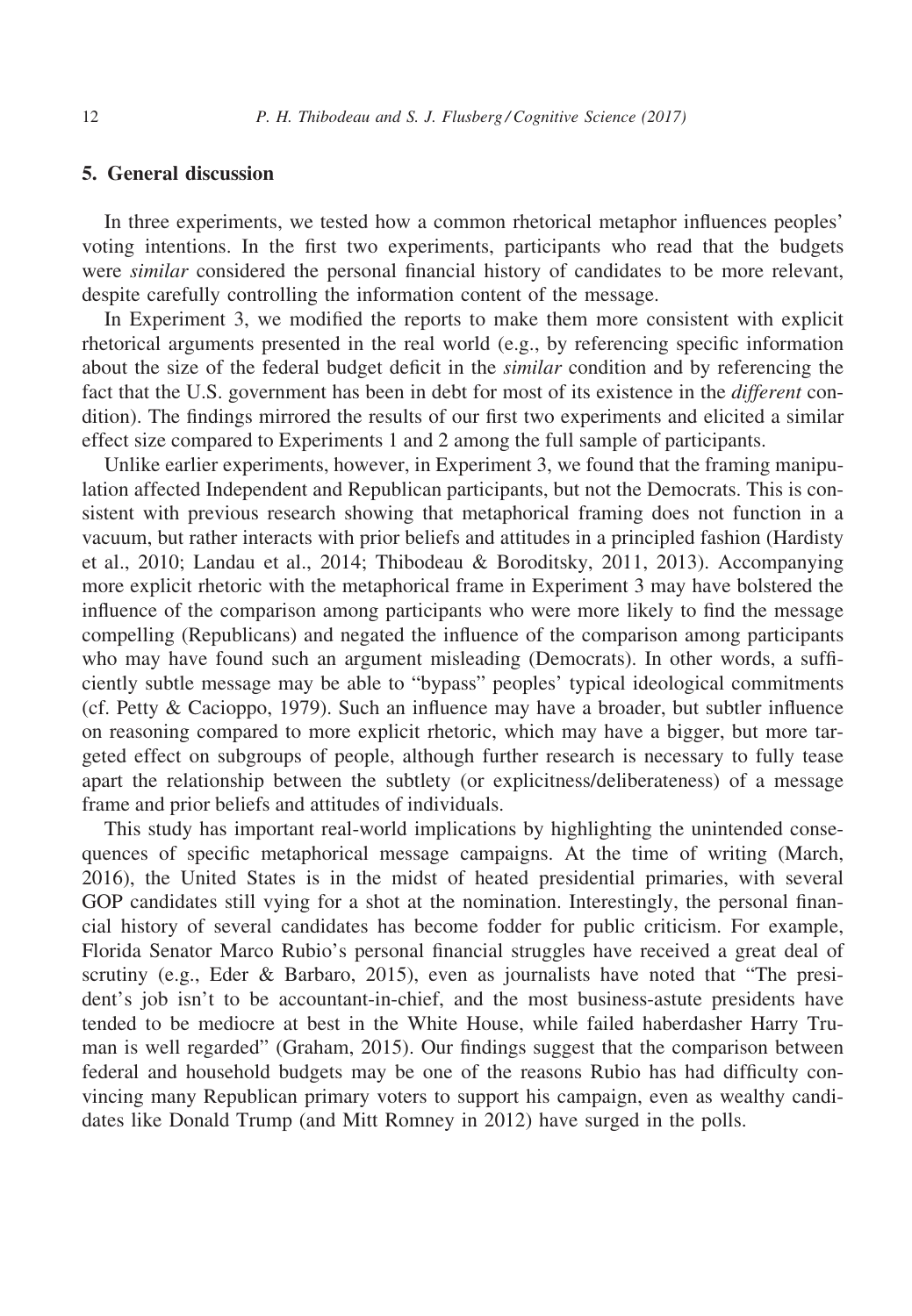Taken together, our findings support the view that metaphorical framing can be a powerful tool for political persuasion (Lakoff, 2004, 2008) even as they help illuminate the cognitive mechanisms at work in this process.

## **Notes**

- 1. Of note, our first attempt to generate these new materials resulted in a null finding in an initial pre-registered study. However, the data suggested that our stimuli were problematic for at least two critical reasons. First, because the new materials were so short (just two sentences), they may not have been engaging enough to elicit the level of structure mapping required between the domains to influence reasoning (cf. Gentner, 1983). Second, the complete absence of any reference to possible differences between federal and household budgets in the "similar" condition (and vice versa) may have led participants to generate reactive counterarguments, mitigating the effects of the framing manipulation (Petty  $\&$  Cacioppo, 1979). See Supporting Information for the full methods and analyses of this experiment.
- 2. Due to a coding error, participants who had completed Experiments 1, 2, or 3a (see Supporting Information) were not prevented from participating in Experiment 3. As a result, 294 participants completed Experiment 3 after having completed a related study. Data from these participants were excluded from the analysis of Experiment 3.

## References

- Bartels, L. M. (2009). Unequal democracy: The political economy of the new gilded age. Princeton, NJ: Princeton University Press.
- Blanchette, I., & Dunbar, K. (2002). Representational change and analogy: How analogical inferences alter target representations. Journal of Experimental Psychology: Learning, Memory, and Cognition, 28, 672.
- Bohan, A., & Keane, M. T. (2004). Towards a computational model of analogical arguments. Proceedings of the 4th Workshop on Computational Models of Natural Argument, 4, 65–67.
- Bosman, J. (1987). Persuasive effects of political metaphors. Metaphor and Symbol, 2(2), 97–113.
- CBS News. (2015). The race for the 2016 republican nomination. Available at [https://www.scribd.com/doc/](https://www.scribd.com/doc/273490309/CBS-News-GOP-presidential-candidates-poll) [273490309/CBS-News-GOP-presidential-candidates-poll](https://www.scribd.com/doc/273490309/CBS-News-GOP-presidential-candidates-poll). Accessed September 19, 2016.
- Charteris-Black, J. (2005) Politicians and rhetoric: The persuasive power of metaphor. New York: Palgrave-MacMillan.
- Clifford, S., Jewell, R. M., & Waggoner, P. D. (2015). Are samples drawn from Mechanical Turk valid for research on political ideology? Research and Politics, 2(4), 1–9.
- Eder, S., & Barbaro, M. (2015). Marco Rubio's career bedeviled by financial struggles. The New York Times. Available at: [http://www.nytimes.com/2015/06/10/us/politics/marco-rubio-finances-debt-loans-credit.html.](http://www.nytimes.com/2015/06/10/us/politics/marco-rubio-finances-debt-loans-credit.html) Accessed March 8, 2016.
- Faul, F., Erdfelder, E., Lang, A.-G., & Buchner, A. (2007). G\*Power 3: A flexible statistical power analysis program for the social, behavioral, and biomedical sciences. Behavior Research Methods, 39, 175–191.
- French, R. M. (2002). The computational modeling of analogy-making. Trends in Cognitive Sciences, 6(5), 200–205.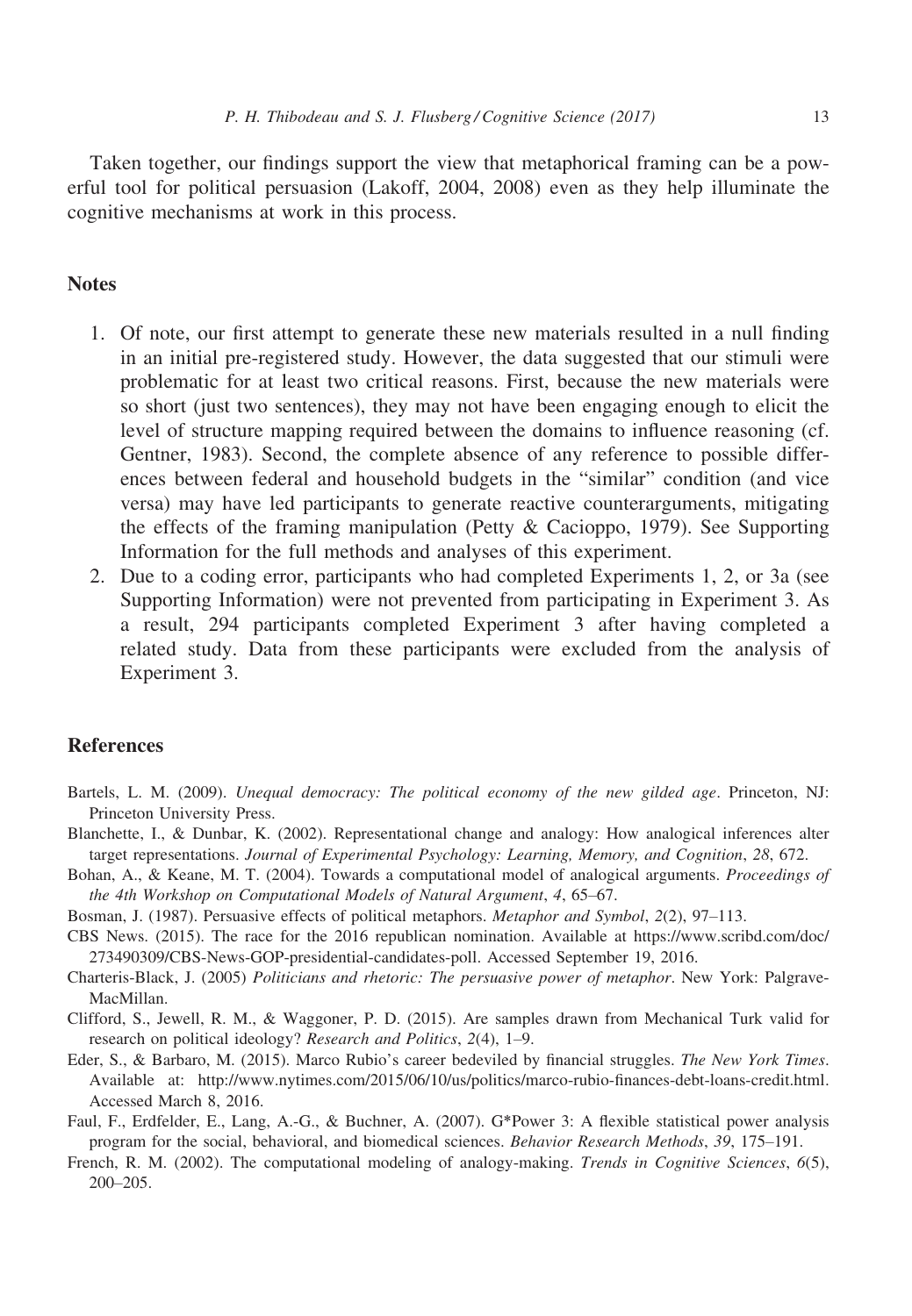- Gentner, D. (1983). Structure mapping: A theoretical framework for analogy. *Cognitive Science*, 7, 155–170.
- Gentner, D., & Markman, A. B. (1997). Structure mapping in analogy and similarity. American Psychologist, 52, 45–56.
- Gibbs, R. W. (2015). Does deliberate metaphor theory have a future? *Journal of Pragmatics*, 90, 73–76.
- Graham, D. A. (2015). How much do Marco Rubio's personal finances matter? The Atlantic. Available at [http://www.theatlantic.com/politics/archive/2015/10/marco-rubio-personal-finances-jeb-bush-david-rivera/](http://www.theatlantic.com/politics/archive/2015/10/marco-rubio-personal-finances-jeb-bush-david-rivera/413401/) [413401/](http://www.theatlantic.com/politics/archive/2015/10/marco-rubio-personal-finances-jeb-bush-david-rivera/413401/). Accessed March 8, 2016.
- Hanne, M. (2015). An introduction to the "Warring with Words" project. In M. Hanne, W. D. Crano, & J. S. Mio (Eds.), Warring with words: Narrative and metaphor in politics (pp. 1–50). New York: Psychology Press.
- Hardisty, D. J., Johnson, E. J., & Weber, E. U. (2010). A dirty word or a dirty world? Attribute framing, political affiliation, and query theory. Psychological Science, 21, 86–92.
- Hoyt, C. L., Burnette, J. L., & Auster-Gussman, L. (2014). "Obesity is a disease": Examining the selfregulatory impact of this public-health message. Psychological Science, 25, 997–1002.
- Jones, J. M. (2012). Economy is paramount issue to US voters. Gallup Polls. Available at [http://www.ga](http://www.gallup.com/poll/153029/Economy-Paramount-Issue-Voters.aspx) [llup.com/poll/153029/Economy-Paramount-Issue-Voters.aspx.](http://www.gallup.com/poll/153029/Economy-Paramount-Issue-Voters.aspx) Accessed February 17, 2016.
- Jones, J. M. (2015). Economy trumps foreign affairs as key 2016 election issue. Available at [http://www.gallup.c](http://www.gallup.com/poll/183164/economy-trumps-foreign-affairs-key-2016-election-issue.aspx) [om/poll/183164/economy-trumps-foreign-affairs-key-2016-election-issue.aspx.](http://www.gallup.com/poll/183164/economy-trumps-foreign-affairs-key-2016-election-issue.aspx) Accessed February 17, 2016.
- Krugman, P. (2012). Nobody understands debt. The New York Times. Available at [http://www.nytimes.com/](http://www.nytimes.com/2012/01/02/opinion/krugman-nobody-understands-debt.html?_r=0) [2012/01/02/opinion/krugman-nobody-understands-debt.html?\\_r=0](http://www.nytimes.com/2012/01/02/opinion/krugman-nobody-understands-debt.html?_r=0). Accessed February 17, 2016.
- Lakoff, G. (2004). Don't Think of an Elephant! know your values and frame the debate: The essential guide for progressives. White River Junction, VT: Chelsea Green Publishing.
- Lakoff, G. (2008). The political mind: Why you can't understand 21st-century politics with an 18th-century brain. New York: Penguin.
- Landau, M. J., Keefer, L. A., & Rothschild, Z. K. (2014). Epistemic motives moderate the effect of metaphoric framing on attitudes. Journal of Experimental Social Psychology, 53, 125–138.
- Medin, D. L., Goldstone, R. L., & Gentner, D. (1993). Respects for similarity. *Psychological Review, 100*, 254–278.
- Mio, J. S. (1997). Metaphor and politics. Metaphor and Symbol, 12(2), 113–133.
- Ottati, V. C., & Renstrom, R. A. (2010). Metaphor and persuasive communication: A multifunctional approach. Social and Personality Psychology Compass, 4(9), 783–794.
- Petty, R. E., & Cacioppo, J. T. (1979). Issue involvement can increase or decrease persuasion by enhancing message-relevant cognitive responses. Journal of Personality and Social Psychology, 37, 1915.
- Read, S. J., Cesa, I. L., Jones, D. K., & Collins, N. L. (1990). When is the federal budget like a baby? Metaphor in political rhetoric. Metaphor and Symbolic Activity, 5, 125–149.
- Sopory, P., & Dillard, J. P. (2002). The persuasive effects of metaphor: A meta-analysis. Human Communication Research, 28, 382–419.
- Steen, G. J. (2011). The contemporary theory of metaphor—now new and improved! Review of Cognitive Linguistics, 9(1), 26–64.
- Team Romney. (2012). What if your family budget was the federal budget?. Available at [http://web.archive.](http://web.archive.org/web/20120628133548/http://www.mittromney.com/blogs/mitts-view/2012/04/what-if-your-family-budget-was-federal-budget-infographic) [org/web/20120628133548/http://www.mittromney.com/blogs/mitts-view/2012/04/what-if-your-family-budge](http://web.archive.org/web/20120628133548/http://www.mittromney.com/blogs/mitts-view/2012/04/what-if-your-family-budget-was-federal-budget-infographic) [t-was-federal-budget-infographic?](http://web.archive.org/web/20120628133548/http://www.mittromney.com/blogs/mitts-view/2012/04/what-if-your-family-budget-was-federal-budget-infographic) Accessed February 17, 2016.
- Thibodeau, P. H., & Boroditsky, L. (2011). Metaphors we think with: The role of metaphor in reasoning. PLoS ONE, 6, e16782.
- Thibodeau, P. H., & Boroditsky, L. (2013). Natural language metaphors covertly influence reasoning. PLoS ONE, 8(1), e52961.
- Thibodeau, P. H., & Boroditsky, L. (2015). Measuring effects of metaphor in a dynamic opinion landscape. PLoS ONE, 10(7), e0133939.
- Tversky, A. (1977). Features of similarity. Psychological Review, 84, 327.